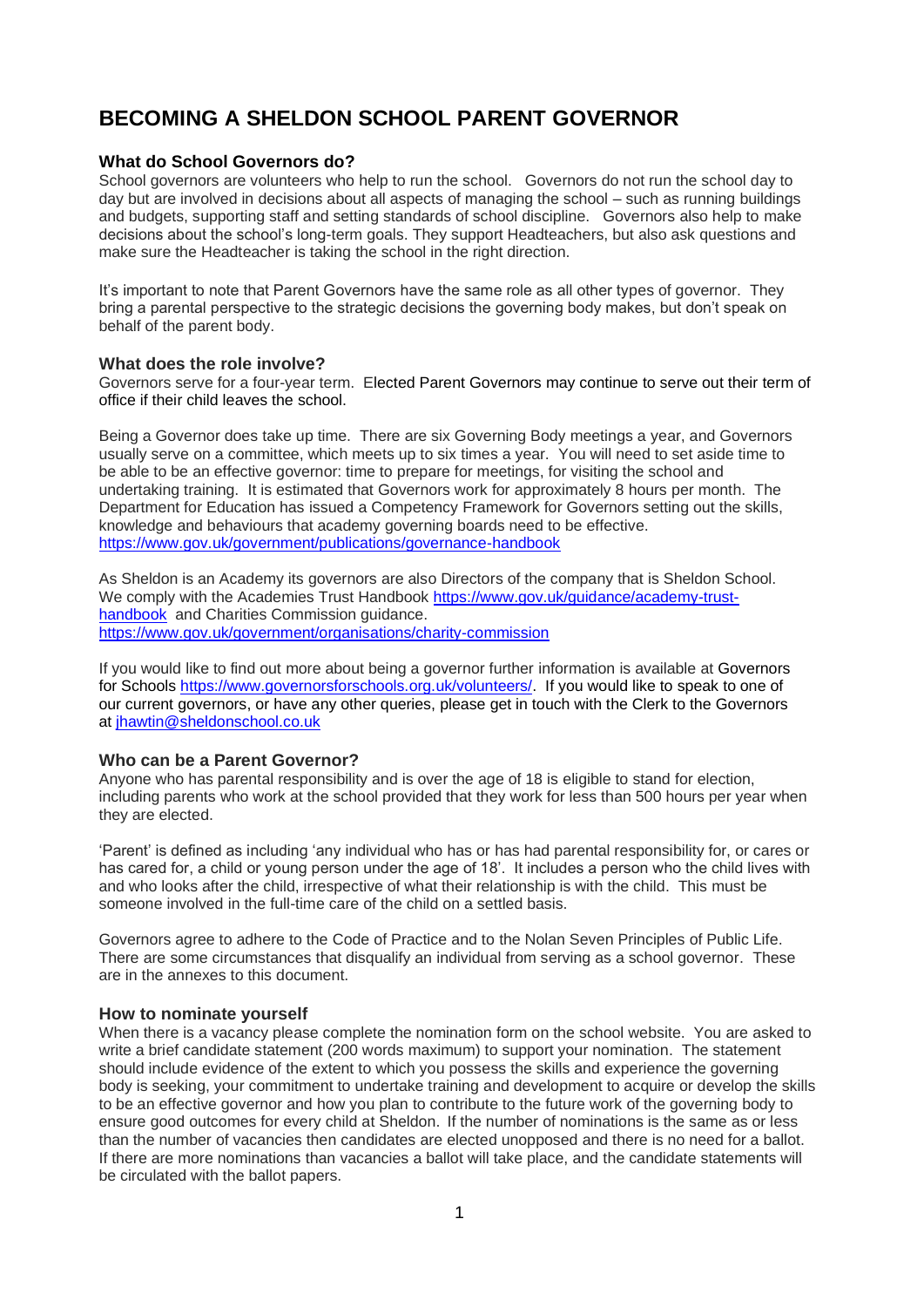# **Sheldon School Code of Practice for School Governors**

This code sets out the expectations of, and commitment required, from governors in order for the governing body to properly carry out its work within the school and the community.

## **The purpose of the governing body**

The governing body is the school's accountable body. It is responsible for the conduct of the school and for promoting high standards. The governing body aims to ensure that children are attending a successful school, which provides them with a good education and supports their wellbeing. Central to our decision-making are the students and their education.

#### **The governing body:**

- Sets the strategic direction of the school in conjunction with the Headteacher and SMT. Being mindful of the Sheldon Charters and Constitution, it is responsible for:
	- o Setting the values, aims and objectives for the school
	- o Agreeing the policy framework for achieving those aims and objectives
	- o Setting appropriate targets
	- o Agreeing the school improvement strategy which includes approving the budget and agreeing the staffing structure
- Challenges and supports the school by monitoring, reviewing and evaluating:
	- o The implementation and effectiveness of the policy framework
	- o Progress towards relevant targets
	- o The implementation and effectiveness of the school improvement strategy
	- o The budget and the staffing structure
- Ensures accountability by:
	- o Responding to Ofsted reports when necessary
	- o Holding the Headteacher to account for the performance of the school
	- o Ensuring parents and pupils are involved, consulted and informed as appropriate
	- o Making available information to the community
	- o Conducting appropriate self-evaluation
- Appoints and performance manages the Headteacher who will deliver the aims (through the day-to-day management of the school, implementation of the agreed policy framework and school improvement strategy, and delivery of the curriculum).

For governing bodies to carry out their role effectively, governors must be:

- Prepared and equipped to take their responsibilities seriously
- Acknowledged as the accountable body by the lead professionals
- Supported by the appropriate authorities in that task; and
- Willing and able to monitor and review their own performance using the agreed processes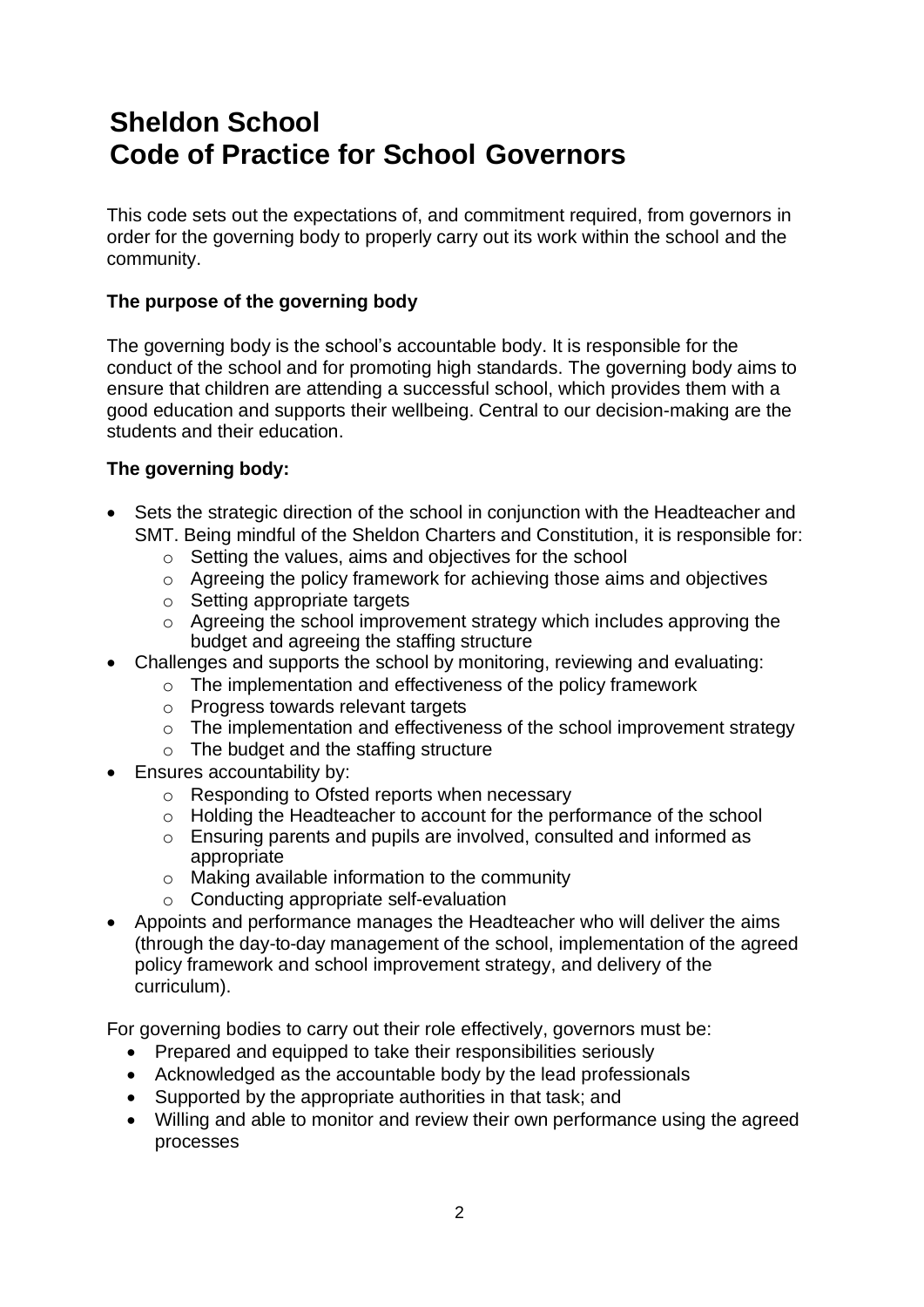## **The role of a governor**

The governing body is a corporate body, which means:

- No governor can act on her/his own without proper authority from the full governing body, unless within their own TOR they have specific delegated powers
- All governors carry equal responsibility for decisions made, and
- Although appointed through different routes (in accordance with the Sheldon Constitution), the overriding concern of all governors is the welfare of the school as a whole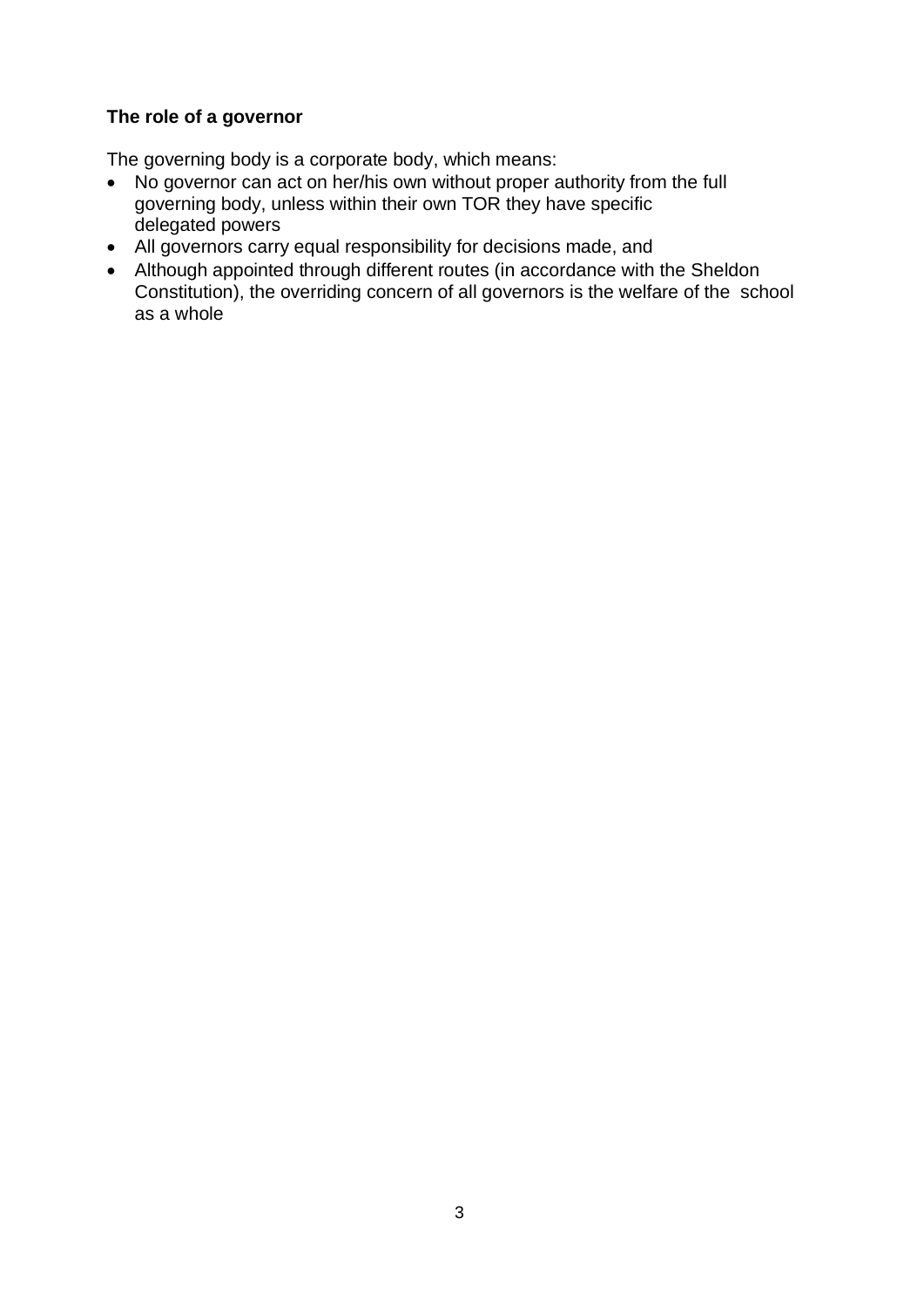## **Code of Conduct**

## **General**

- I understand the purpose of the governing body and the role of the Headteacher as set out above
- I am aware of and accept the Nolan seven principles of public life: see appendix
- I accept that I have no legal authority to act individually, except when the governing body has given me delegated authority to do so, and therefore I will only speak on behalf of the governing body when I have been specifically authorised to do so
- I have a duty to act fairly and without prejudice, and in so far as I have responsibility for staff, I will fulfil all that is expected of a good employer.
- I will encourage open government and will act appropriately
- I accept collective responsibility for all decisions made by the governing body or its delegated agents. This means that I will not speak against majority decisions outside the governing body meeting
- I will consider carefully how my decisions may affect the community and other schools
- I will always be mindful of my responsibility to maintain and develop the ethos and reputation of our school. My actions within the school and the local community will reflect this (including on social media)
- In making or responding to criticism or complaints affecting the school I will follow the procedures established by the governing body

## **Commitment**

- I acknowledge that accepting office as a governor involves the commitment of significant amounts of time and energy
- I will involve myself actively in the work of the governing body, and accept my fair share of responsibilities, including service on committees or working groups
- If acting as a director, I will not go beyond my duties or act outside of the powers of authority conveyed to me, and acknowledge that were I to do so I could be held liable to the school and/or third parties
- If acting as a member of the governing body, I accept that I may be held responsible up to the limit in the articles of association, were the school/trust to go bankrupt
- I will make every effort to attend all meetings and where I cannot attend explain in advance why I am unable to do so. I understand meeting attendance is reported on the school's website
- I will get to know the school well and respond to opportunities to involve myself in school activities
- My visits to school will be arranged in advance with the staff and undertaken within the framework established by the governing body and agreed with the Headteacher. Please see the guidance on school visits for clarity on this point
- I will consider seriously my individual and our collective needs for training and development, and will undertake relevant training
- In my role as a critical friend, I am committed to actively supporting questioning and where necessary challenging the Headteacher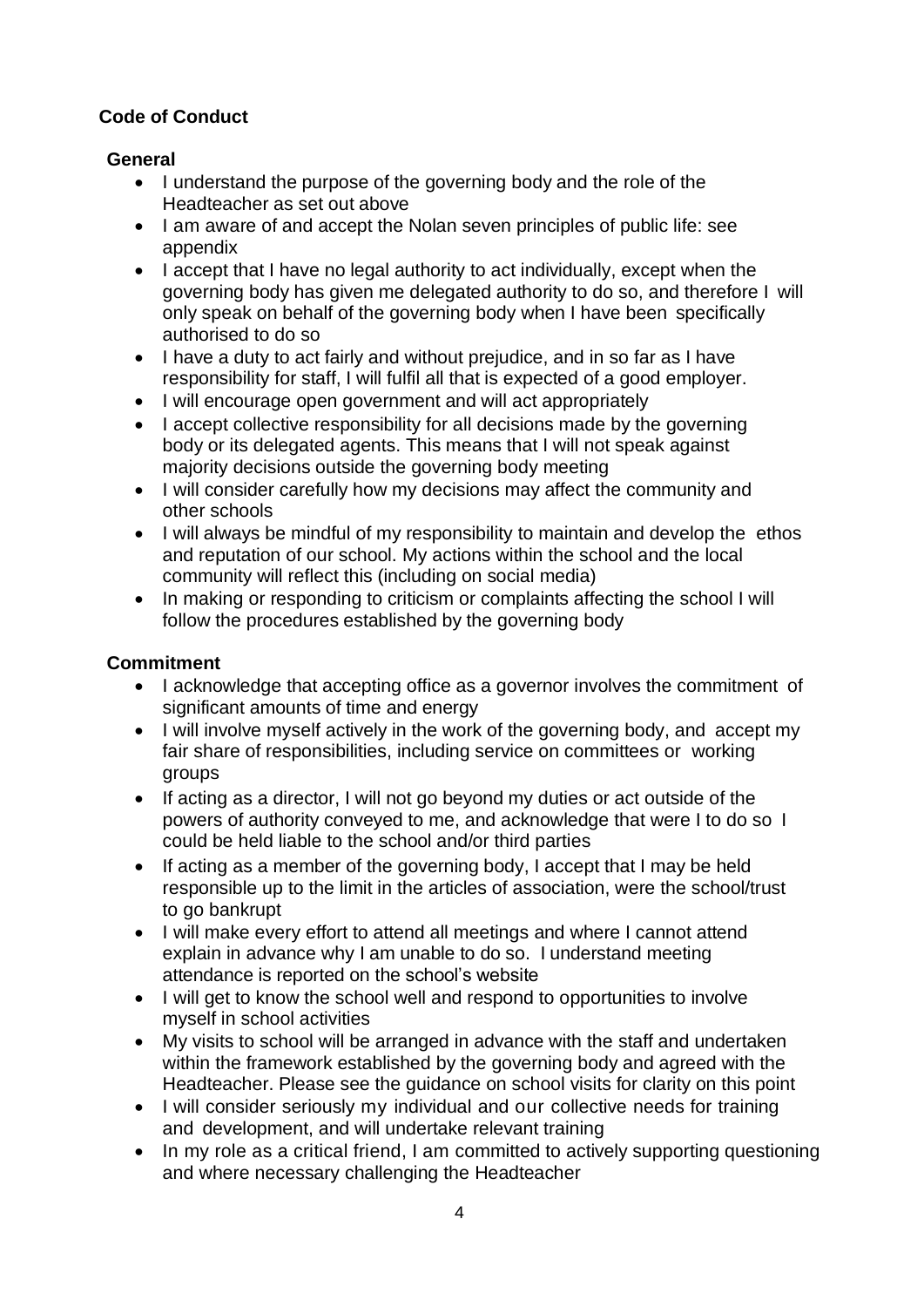- I accept that in the interests of open governance, my full name, date of appointment, terms of office, roles on the governing board, attendance records, relevant business and pecuniary interests, category of governor and the body responsible for appointing us will be published on the school's website
- I accept that in the interests of transparency information relating to governors (trustees) will be collected and logged on to the DfE's national database of governors

## **Relationships**

- I will strive to work as a team in which constructive working relationships are actively promoted
- I will express views openly, courteously and respectfully in all my communications with other governors
- I will support the chair in his/her role of ensuring appropriate conduct both at meetings and at all times
- I am prepared to answer queries from other governors in relation to delegated functions and take into account any concerns expressed, and I will acknowledge the time, effort and skills that have been committed to the delegated function by those involved
- I recognise that the roles of governor, staff member and volunteers in school are different. Where I am also a staff member and/or volunteer in school I will maintain the separation of my roles
- I will seek to develop effective working relationships with the Headteacher, staff and parents, the local authority and other relevant agencies and the community

# **Confidentiality**

- I will observe complete confidentiality when matters are deemed confidential or where they concern specific members of staff or pupils, both inside and outside school
- I will exercise the greatest prudence at all times when discussions regarding school business arise outside a governing body meeting
- I will not reveal the details of any governing body vote
- I will ensure any confidential papers are held and disposed of appropriately
- I understand that the requirements relating to confidentiality will continue to apply after I have left office

## **Conflicts of interest**

- I will record any pecuniary or other business interest that I have in connection with the governing body's business in the Register of Business Interests. I understand business interests are reported on the school's website
- I will declare any pecuniary interest or a personal interest which could be perceived as a conflict of interest - in a matter under discussion at a meeting and offer to leave the meeting for the appropriate length of time
- I will act in the best interests of the school as a whole and not as a representative of any group, even if elected to the governing body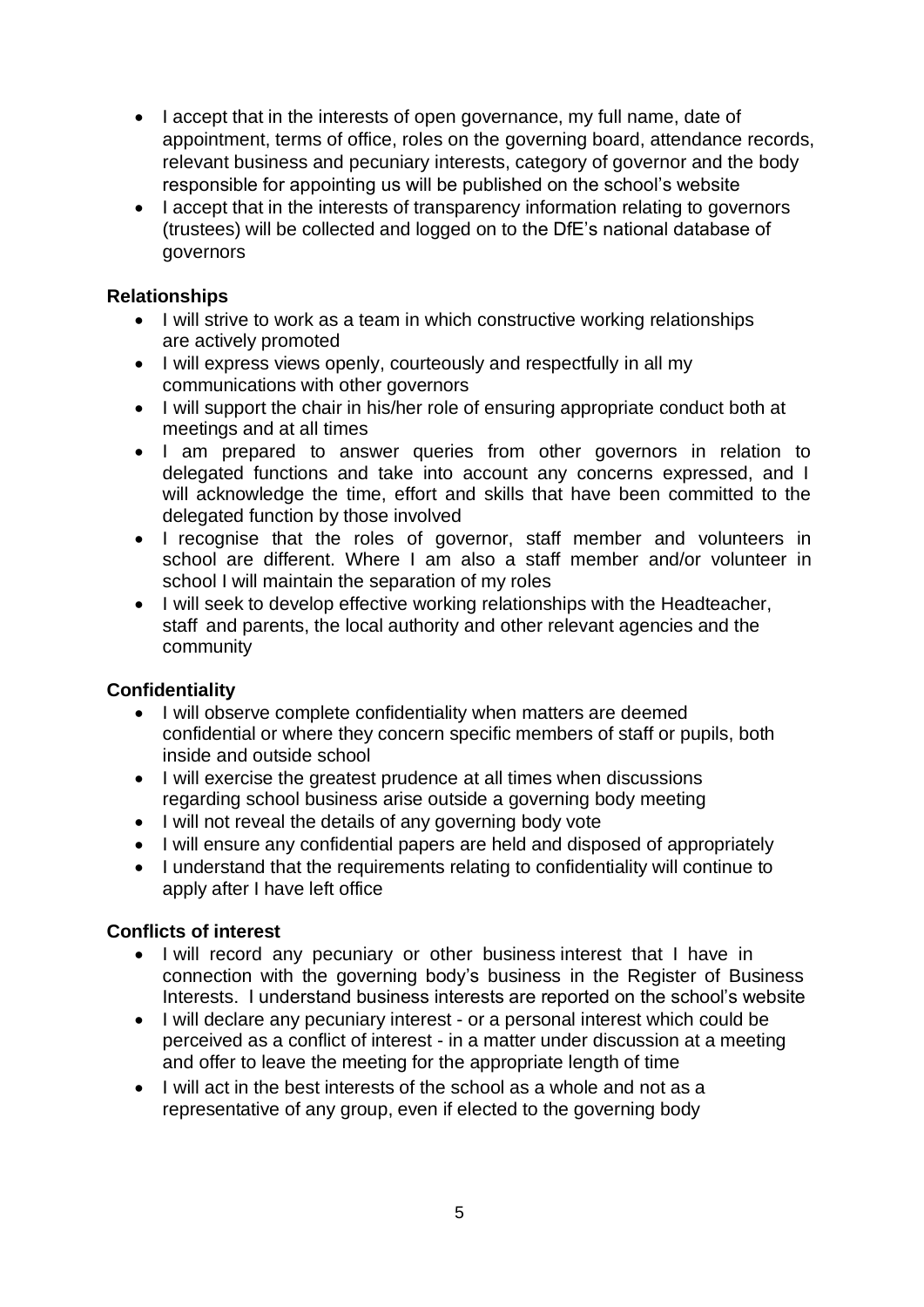#### **Breach of this code of practice**

- If I believe this code has been breached, I will raise this issue with the chair and the chair will investigate; the governing body should seek to resolve any difficulties or disputes constructively
- Should it be the chair that I believe has breached this code, another governor, such as the vice chair will investigate
- I understand that any allegation of a material breach of this code of practice by any governor shall be raised at a meeting of the governing body, and, if agreed to be substantiated by a majority of governors, shall be minuted and can lead to consideration of suspension or in some circumstances removal from the governing body
- In taking the decision to suspend we will follow a process as set out in Annex A

**The Governing Body of Sheldon School adopted this code of practice on 11 July 2018.** Governors will sign the Code at the first governing body meeting of each school year.

#### **Undertaking**:

As a member of the governing body I will always have the well-being of the children and the reputation of the school at heart; I will do all I can to be an ambassador for the school, publicly supporting its aims, values and ethos; I will never say or do anything publicly that would embarrass the school, the governing body, the Headteacher or staff.

|--|--|

Signed ......................................... Printed name ...............................

|--|--|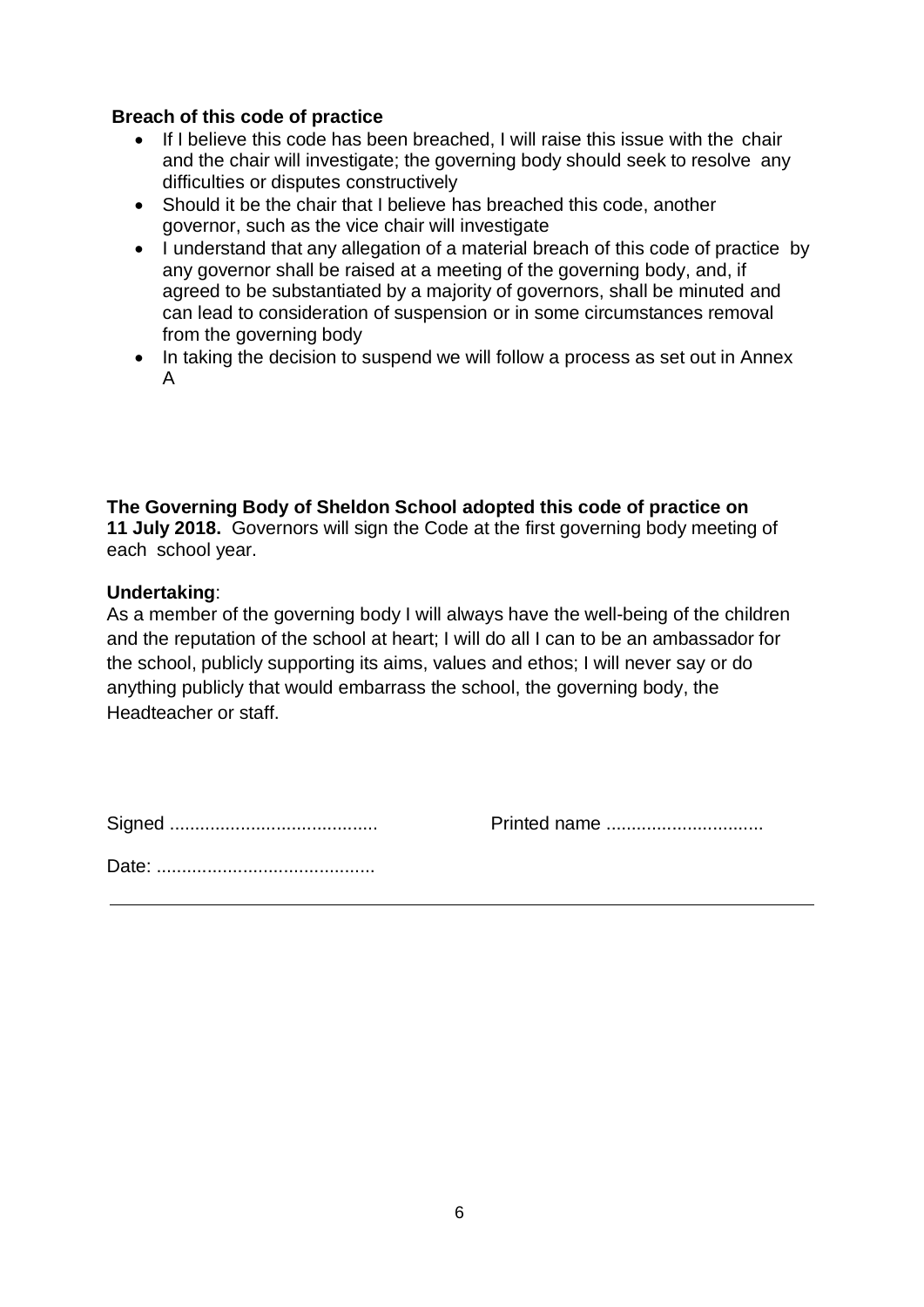#### **Appendix: The Seven Principles of Public Life**

*(originally published by the Nolan Committee: The Committee on Standards in Public Life was established by the then Prime Minister in October 1994, under the Chairmanship of Lord Nolan, to consider standards of conduct in various areas of public life, and to make recommendations).*

#### **Selflessness**

Holders of public office should act solely in terms of the public interest. They should not do so in order to gain financial or other material benefits for themselves, their family, or their friends.

#### **Integrity**

Holders of public office should not place themselves under any financial or other obligation to outside individuals or organisations that might seek to influence them in the performance of their official duties.

#### **Objectivity**

In carrying out public business, including making public appointments, awarding contracts, or recommending individuals for rewards and benefits, holders of public office should make choices on merit.

#### **Accountability**

Holders of public office are accountable for their decisions and actions to the public and must submit themselves to whatever scrutiny is appropriate to their office.

#### **Openness**

Holders of public office should be as open as possible about all the decisions and actions that they take. They should give reasons for their decisions and restrict information only when the wider public interest clearly demands.

#### **Honesty**

Holders of public office have a duty to declare any private interests relating to their public duties and to take steps to resolve any conflicts arising in a way that protects the public interest.

#### **Leadership**

Holders of public office should promote and support these principles by leadership and example.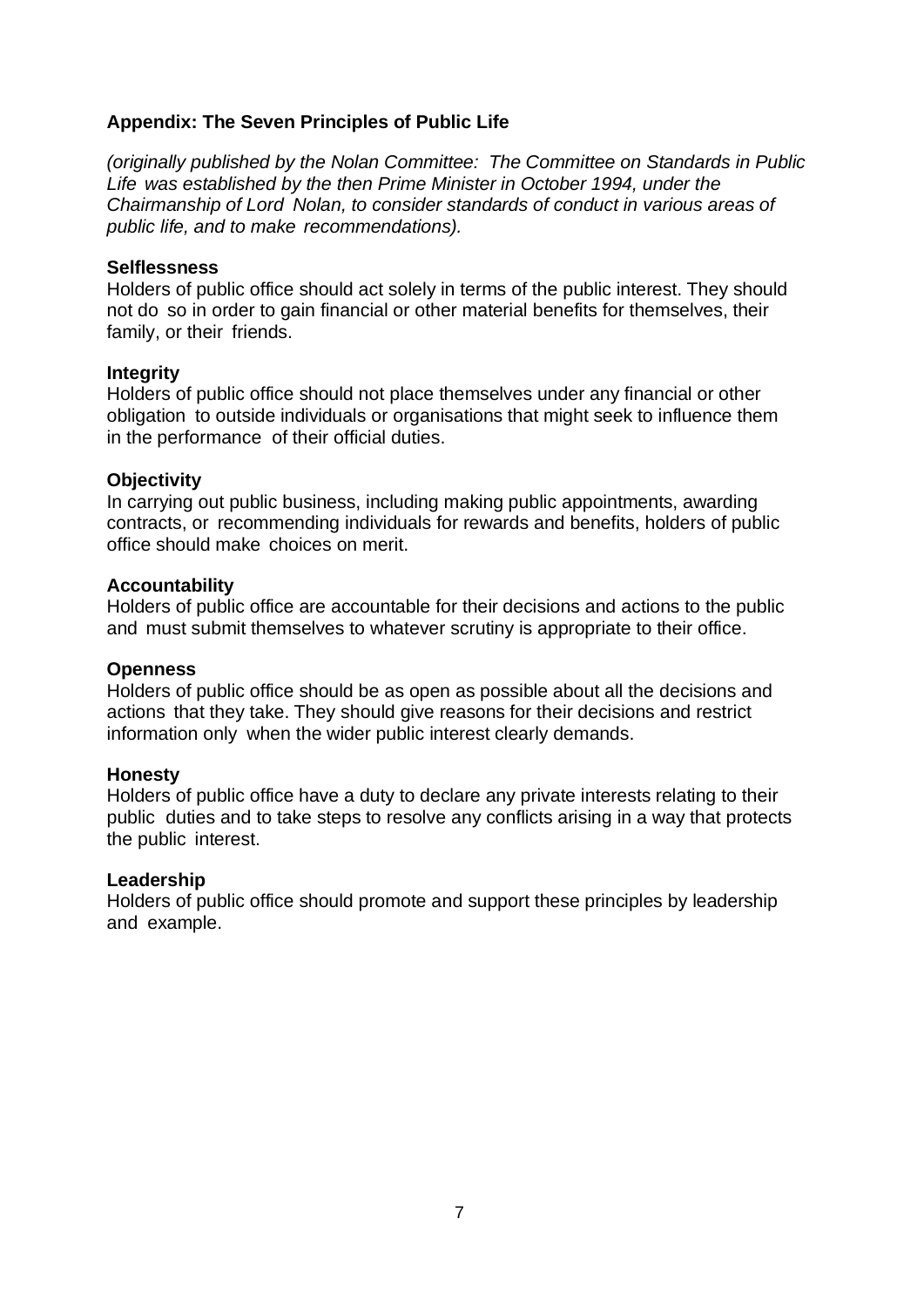Process for governor suspension

Subject to the following paragraphs the governing body may by resolution suspend a governor for all or any meetings of the governing body, or of a committee, for a fixed period of up to 6 months on one or more of the following grounds—

(a) that the governor, being a person paid to work at the school, is the subject of disciplinary proceedings in relation to his employment;

(b) that the governor is the subject of proceedings in any court or tribunal, the outcome of which may be that s/he is disqualified from continuing to hold office as a governor under the articles of association;

(c) that the governor is in breach of any of the provisions of this code of practice which the governing body believes has, or could, bring the office of school governor into disrepute;

(d) that the governor has acted in a way that is inconsistent with the ethos of the school and has brought or is likely to bring the school or the governing body or his office into disrepute; or

(e) that the governor is in breach of his duty of confidentiality to the school or to any member of staff or to any pupil at the school.

A resolution to suspend a governor from office shall not have effect unless the matter is specified as an item of business on the agenda for the meeting of which notice has been given in accordance with the articles of association.

Before a vote is taken on a resolution to suspend a governor, the governor proposing the resolution shall at the meeting state his/her reasons for doing so. The governor who is the subject of the resolution shall then be given the opportunity to make a statement in response before withdrawing from the meeting.

Nothing in this regulation shall be read as affecting the right of a governor who has been suspended to receive notices of, and agendas and reports or other papers, for meetings of the governing body during the period of his suspension.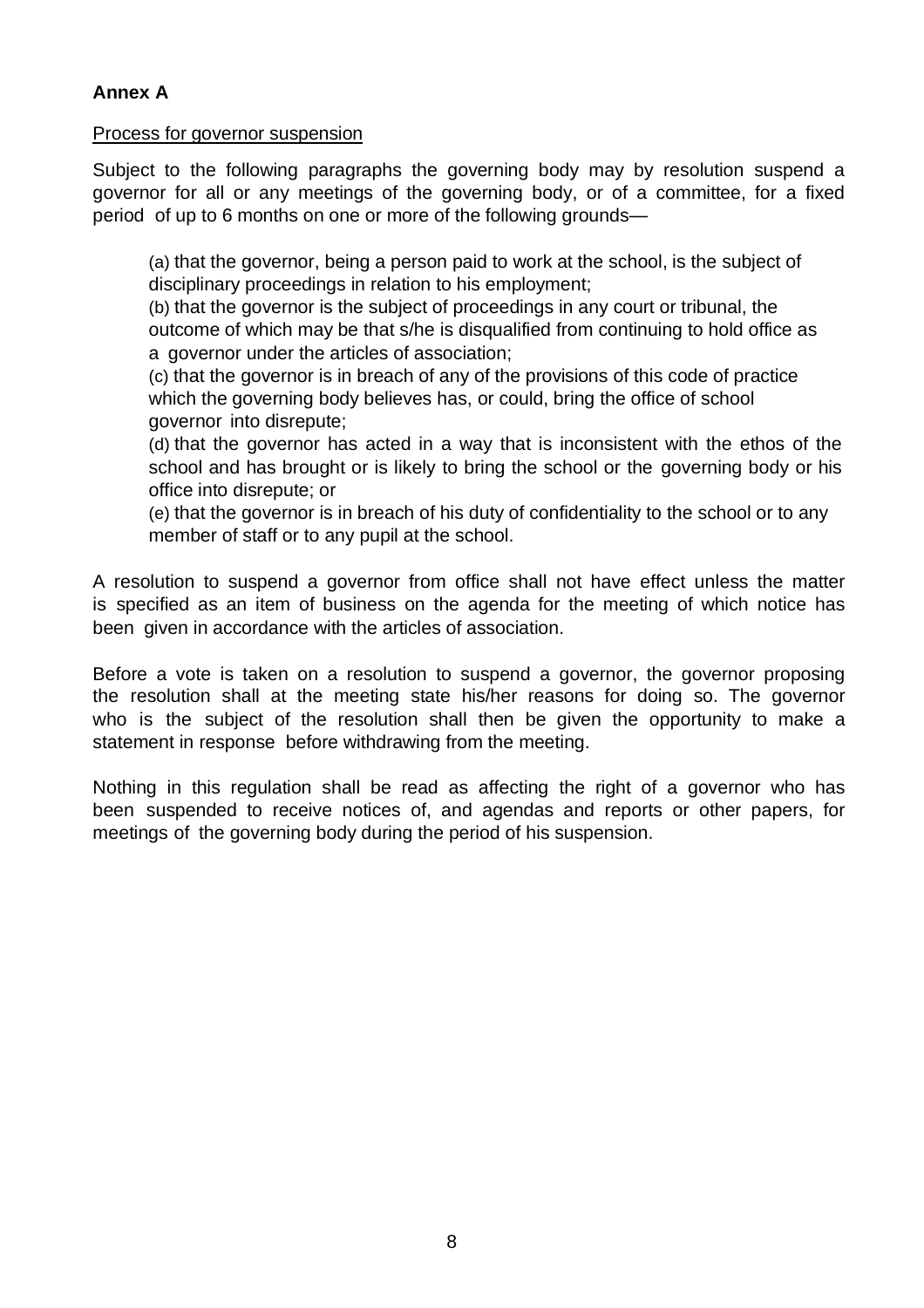## **SCHOOL GOVERNORS: QUALIFICATIONS AND DISQUALIFICATIONS**

A governor must be aged 18 or over at the time of his or her election or appointment and cannot be a registered pupil at the school. A governor cannot hold more than one governor post *at the same school at the same time.* All the grounds for disqualification below apply also to associate members – except that *associate members can be registered pupils at the school and can be under 18.*

#### **Grounds that arise because of particular failings or actions on the part of the governor**

A person is disqualified from being a governor of a particular school if they have failed to attend the meetings of the governing board of that school for a continuous period of six months, beginning with the date of the first meeting they failed to attend, without the consent of the governing board. This does not apply to headteachers appointed by virtue of their office.

A person is disqualified from holding or continuing to hold office as a governor of a school if, in summary, that person:

- is the subject of a bankruptcy restrictions order; an interim bankruptcy restrictions order; debt relief restrictions order; an interim debt relief restrictions order; or their estate has been sequestrated and the sequestration has not been discharged, annulled or reduced;
- is subject to a disqualification order or disqualification undertaking under the Company Directors Disqualification Act 1986; a disqualification order under the Companies (Northern Ireland) Order 2002; a disqualification undertaking accepted under the Company Directors Disqualification (Northern Ireland) Order 2002; or an order made under section 429(2)(b) of the Insolvency Act 1986 (failure to pay under county court administration order)
- has been removed from the office of trustee for a charity by an order made by the Charity Commission or Commissioners or High Court on grounds of any misconduct or mismanagement in the administration of the charity, or under section 34 of the Charities and Trustee Investment (Scotland) Act 2005 from being concerned in the management or control of any body
- is included in the list of people considered by the Secretary of State as unsuitable to work with children or young people
- is barred from any regulated activity relating to children
- is subject to a direction of the Secretary of State under section 142 of the Education Act 2002 or section 128 of the Education and Skills Act 2008
- is disqualified from working with children or from registering for child-minding or providing day care
- is disqualified from being an independent school proprietor, teacher or employee by the Secretary of State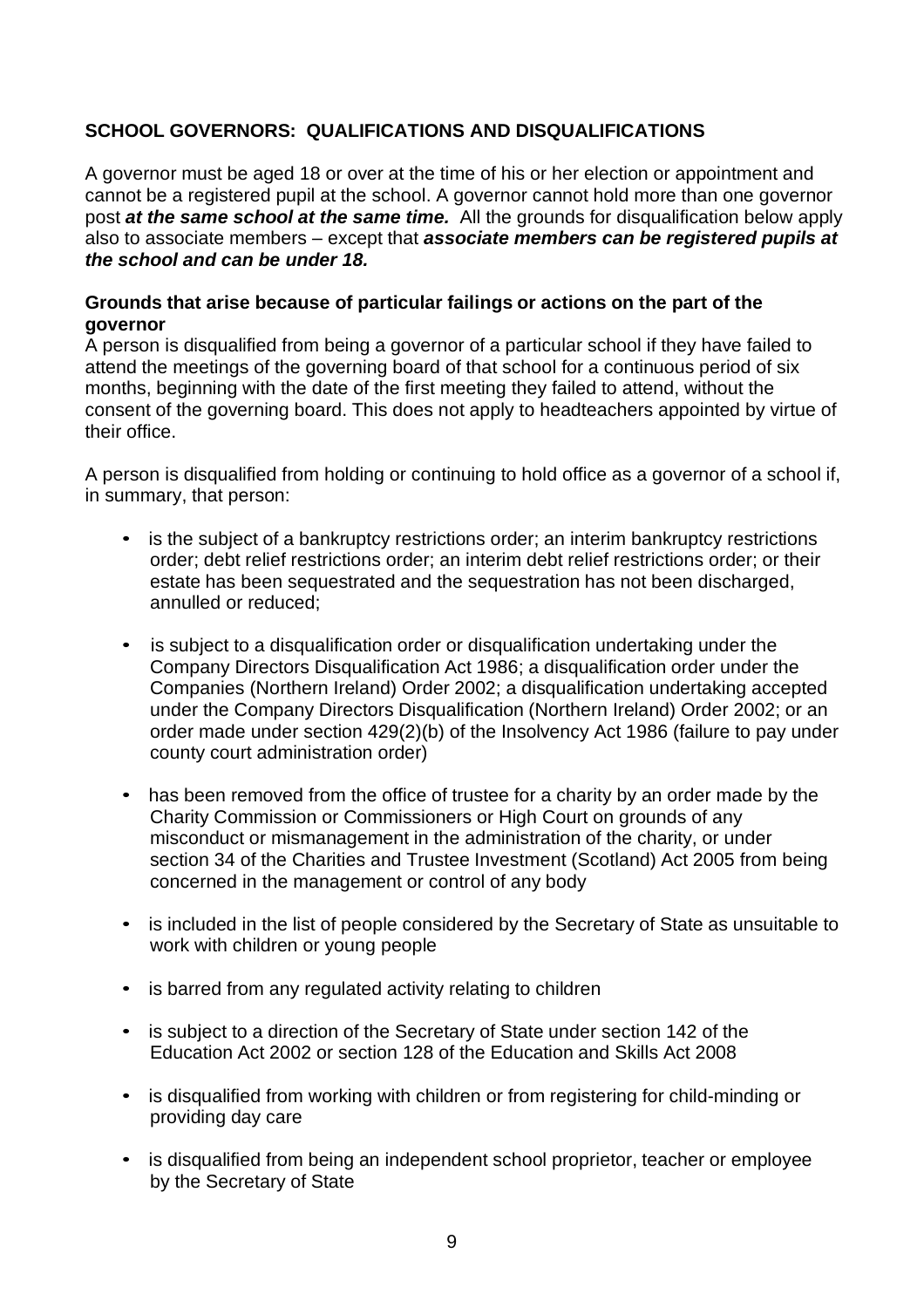- subject to certain exceptions for overseas offences that do not correlate with a UK offence, has been sentenced to three months or more in prison (without the option of a fine) in the five years ending with the date preceding the date of appointment/election as a governor or since becoming a governor
- subject to certain exceptions for overseas offences that do not correlate with a UK offence, has received a prison sentence of two and a half years or more in the 20 years ending with the date preceding the date of appointment/election as a governor
- subject to certain exceptions for overseas offences that do not correlate with a UK offence, has at any time received a prison sentence of five years or more
- has been convicted and fined for causing a nuisance or disturbance on school or educational premises during the five years ending with the date immediately preceding appointment/election or since appointment or election as a governor
- refuses a request by the clerk to make an application to the Disclosure And Barring Service for a criminal records certificate.
- has been removed as an elected governor from the governing board during their term of office; they are disqualified from serving or continuing to serve as a school governor for five years from the date of their removal – not just at the school they have been removed from, but any school\*.

\* From 1st May 2017 any person who was elected as a parent or staff governor and was removed during their term of office will be disqualified from becoming or continuing to serve as a governor for five years from the date of their removal.

#### **Anyone proposed or serving as a governor who is disqualified for one of these reasons must notify the clerk to the governing board.**

**I confirm that I have read the qualification and disqualification rules above and that I am eligible to be a school governor.**

**Signed:**

**Date:**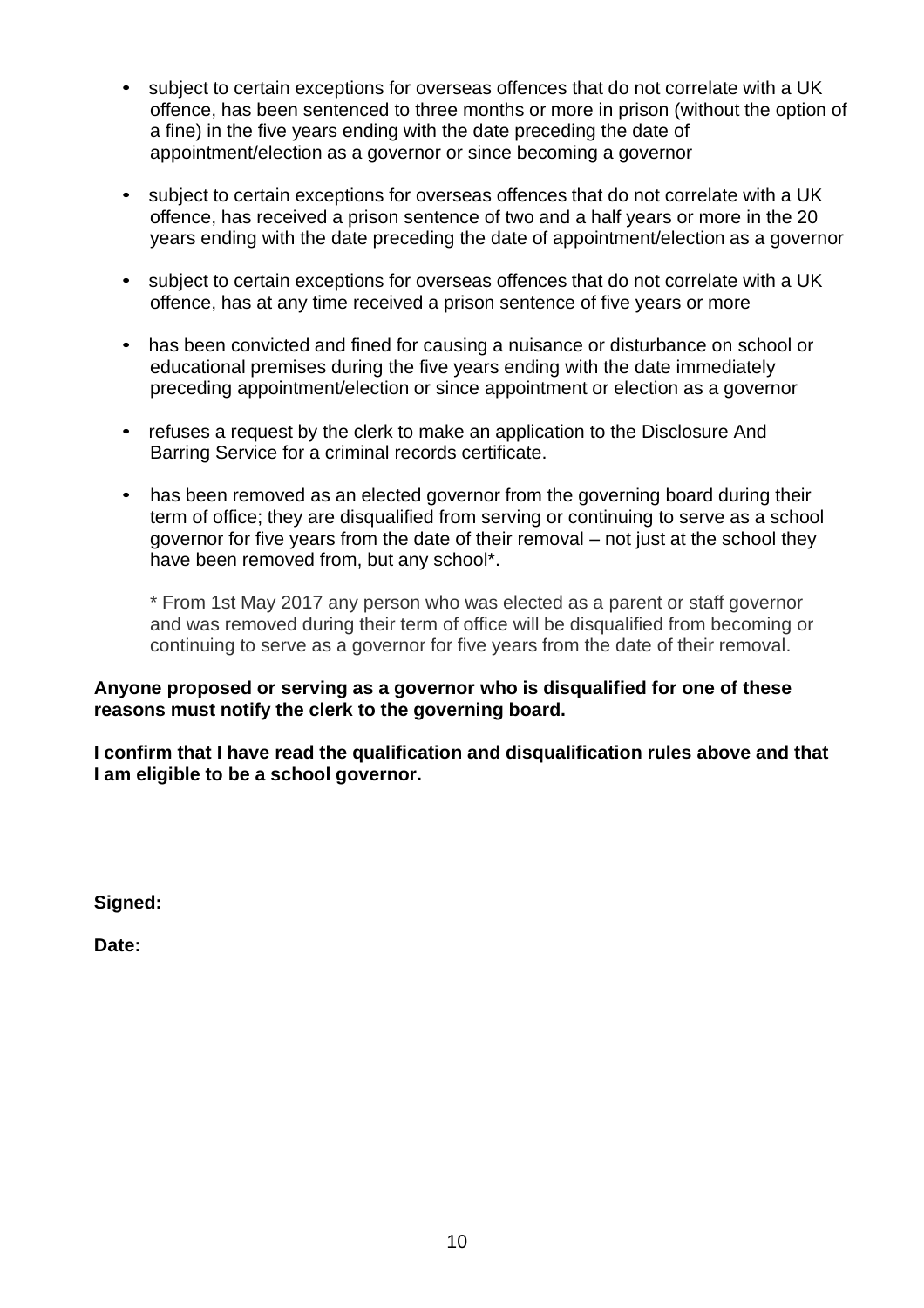# **Privacy Notice for Governance**

We, Sheldon School, are a data controller for the purposes of the Data Protection Act

## **The categories of governor (trustee) and member information that we collect, process, hold and share include:**

- personal information (such as name, address, email address and telephone number)
- special categories of data including characteristics information such as gender, age, ethnic group, nationality
- qualifications, skills, previous and current employment

## **Why we collect and use this information**

We use your data to:

- enable the development of a comprehensive picture of governance and how it is deployed
- enable appropriate checks to be completed
- enable individuals to be kept informed of governance training and relevant information
- to be able to distribute agendas, minutes and general information

## **The lawful basis on which we process this information**

We process this information under the following legal bases:

Consent: the individual has given clear consent for you to process their personal data for a specific purpose

Legal obligation: the processing is necessary for you to comply with the law

Public Task: the processing is necessary for you to perform a task in the public interest or for your official functions and the task or function has a clear basis in law. (Education Act 1944).

# **Collecting this information**

Whilst the majority of information you provide to us is mandatory, some of it is provided to us on a voluntary basis. In order to comply with data protection legislation, we will inform you whether you are required to provide certain information to us or if you have a choice in this.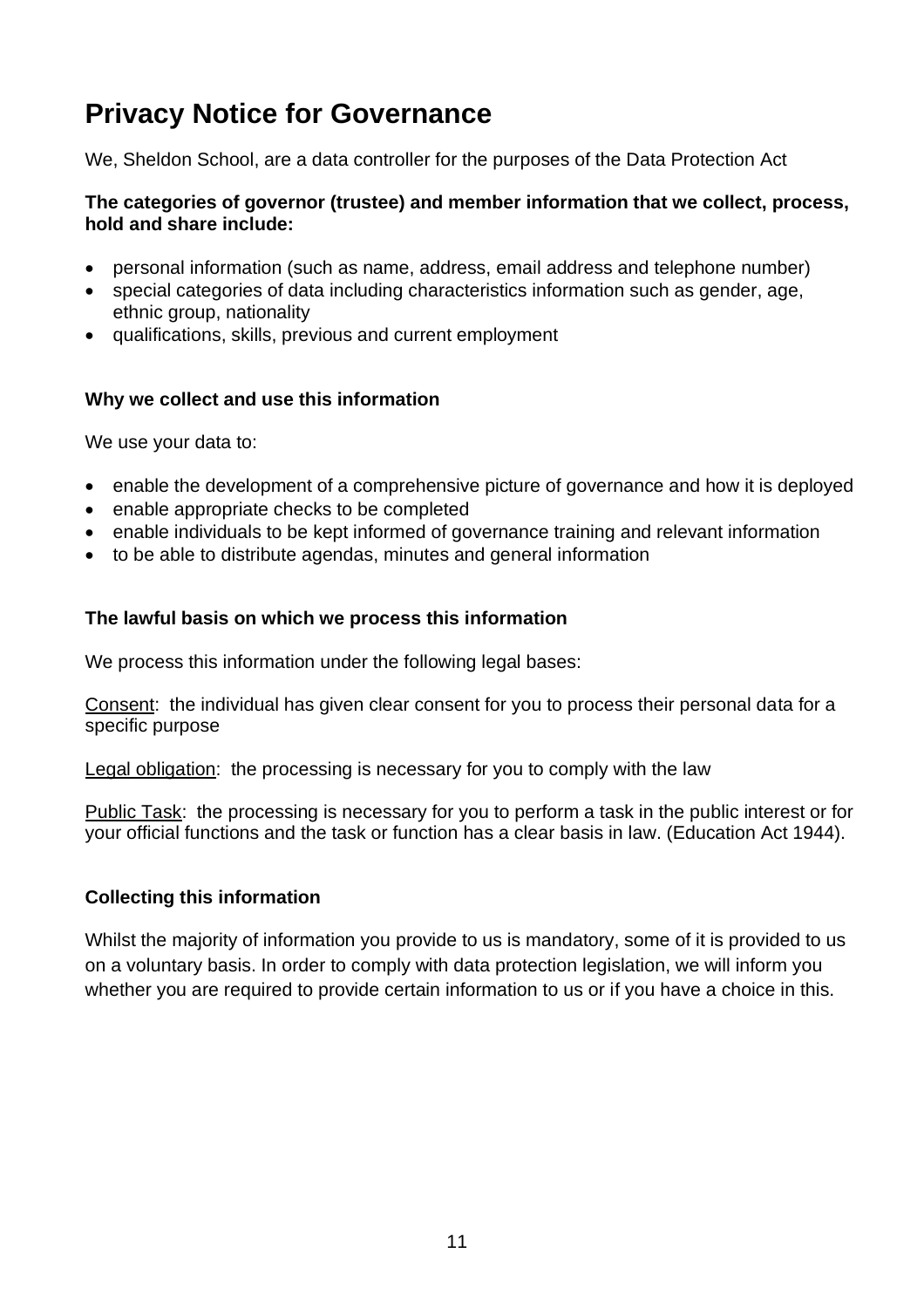## **Storing this information**

We hold governor data for the length of time that the individual serves plus 6 years. The school website must include certain information on governors that have served in the last 12 months (e.g. name, category of governor, term of office, appointed by)

We routinely share this information with:

- our Clerk to Governors
- School office
- School ICT department
- our local authority Governor Support
- the Department for Education (DfE)
- National Governance Association
- Other governors on the same Governing Board
- Disclosure and Barring Service

#### **Why we share governor information**

We do not share information about governors with anyone without consent unless the law and our policies allow us to do so.

#### **Clerk to the Governors**

To support effective governance

#### **School Office and ICT Department**

In case of emergency or an Ofsted inspection it is necessary for the school office to hold details of any individuals involved in the governance of the school, and for ICT to maintain school email addresses and the governance area of the website.

#### **Local authority**

We are required to share information about our governance members with our local authority (LA) due to subscribing to the Governor Support Service.

#### **Department for Education (DfE)**

We share personal data with the Department for Education (DfE) on a statutory basis.

#### **National Governance Association (NGA)**

In order to access the NGA website and receive weekly email updates it is necessary for the NGA to have email names and email addresses. Home addresses for those governors receiving the hard copy of the NGA magazine will also be supplied.

#### **Other governors on the same Governing Board**

For ease of communication, and if appropriate, contact details may be shared with other governors on the same board.

#### **Disclosure and Barring Service**

Governors are required to have an enhanced criminal records certificate from the DBS. Further details on DBS checks in schools are within the statutory guidance Keeping Children Safe in Education (KCSIE).